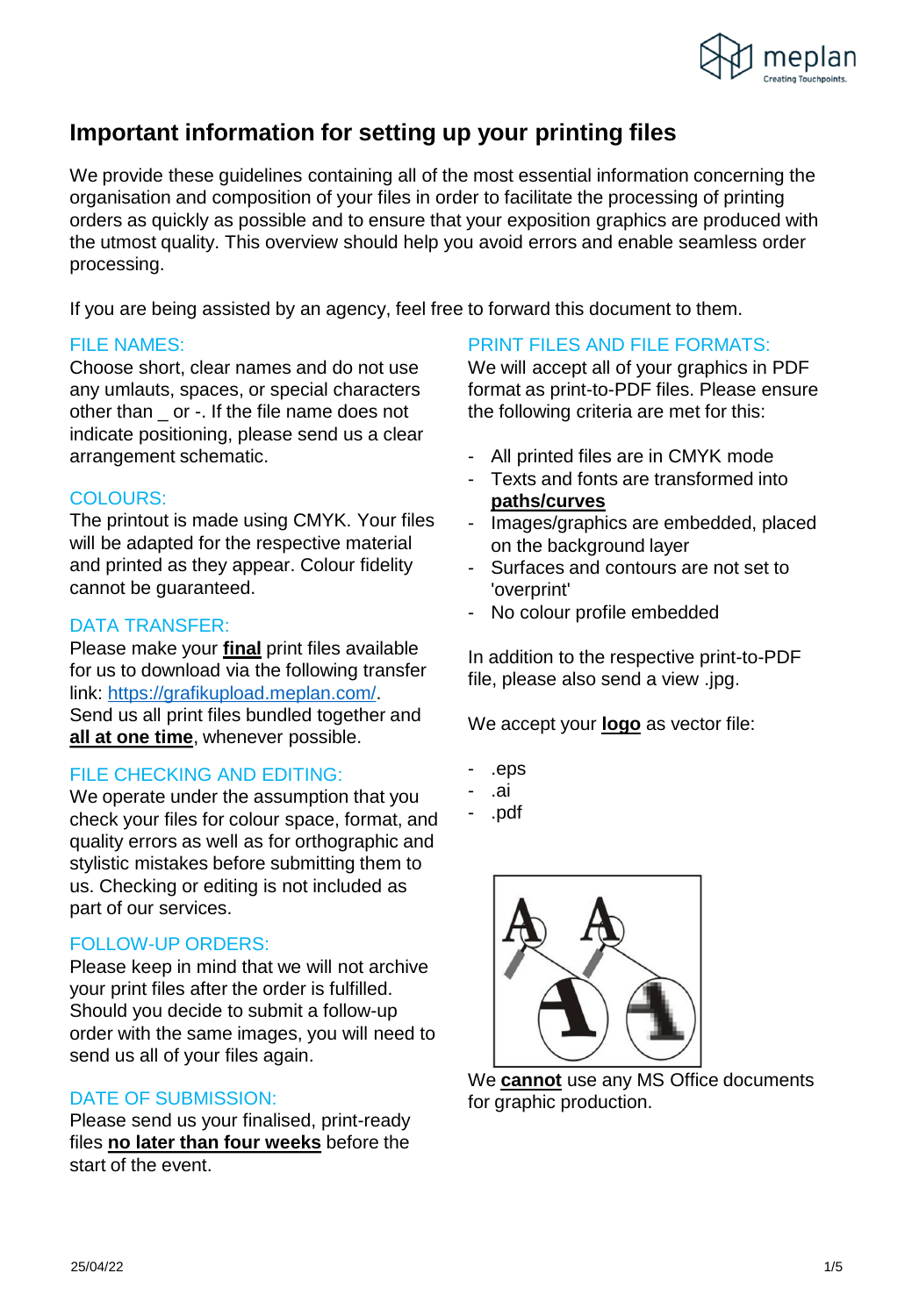

## **Setting up files for digital printing on sheet for wall systems (e.g. OCTANORM)**

Please start by obtaining the exact dimensions for your graphic layout from your project manager. Sufficient space should, in principle, always be left between the edge and the text as well as between the edge and important images.



### **INCORRECT**



When the file is not set up correctly and the image is simply separated into sections without taking into account the widths of the system supports, the overall image will be optically broken up. In this example, the text will also be disrupted by the supports.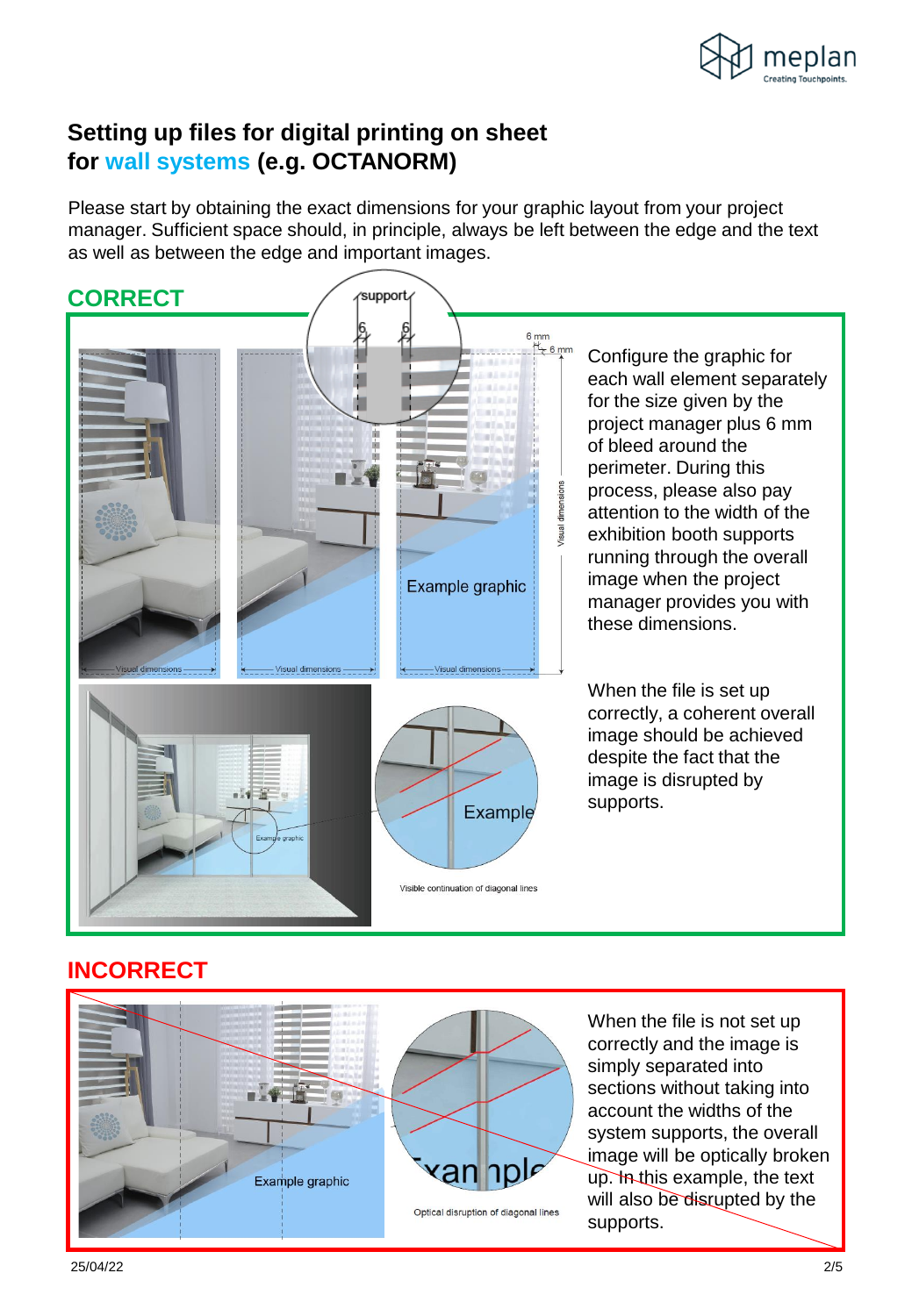

### **Setting up files for digital printing on sheet for accent walls (e.g. PURE) or MEPLAN EXKLUSIV**

Please start by obtaining the exact dimensions for your graphic layout from your project manager. Sufficient space should, in principle, always be left between the edge and the text as well as between the edge and important images.



For booths with accent walls, such as the PURE booth system and the MEPLAN EXKLUSIV, please create your graphic to cover the **full visible size** given by your project manager for each wall **without bleed**.





Please also be sure to create a separate graphic file for each wall in cases where the image is meant to continue over the edge as shown in the example.



If you would like to lay a graphic over individual grids on the MEPLAN EXKLUSIV booth, please create your graphic for the visible size 100 x 60 cm **without bleed**.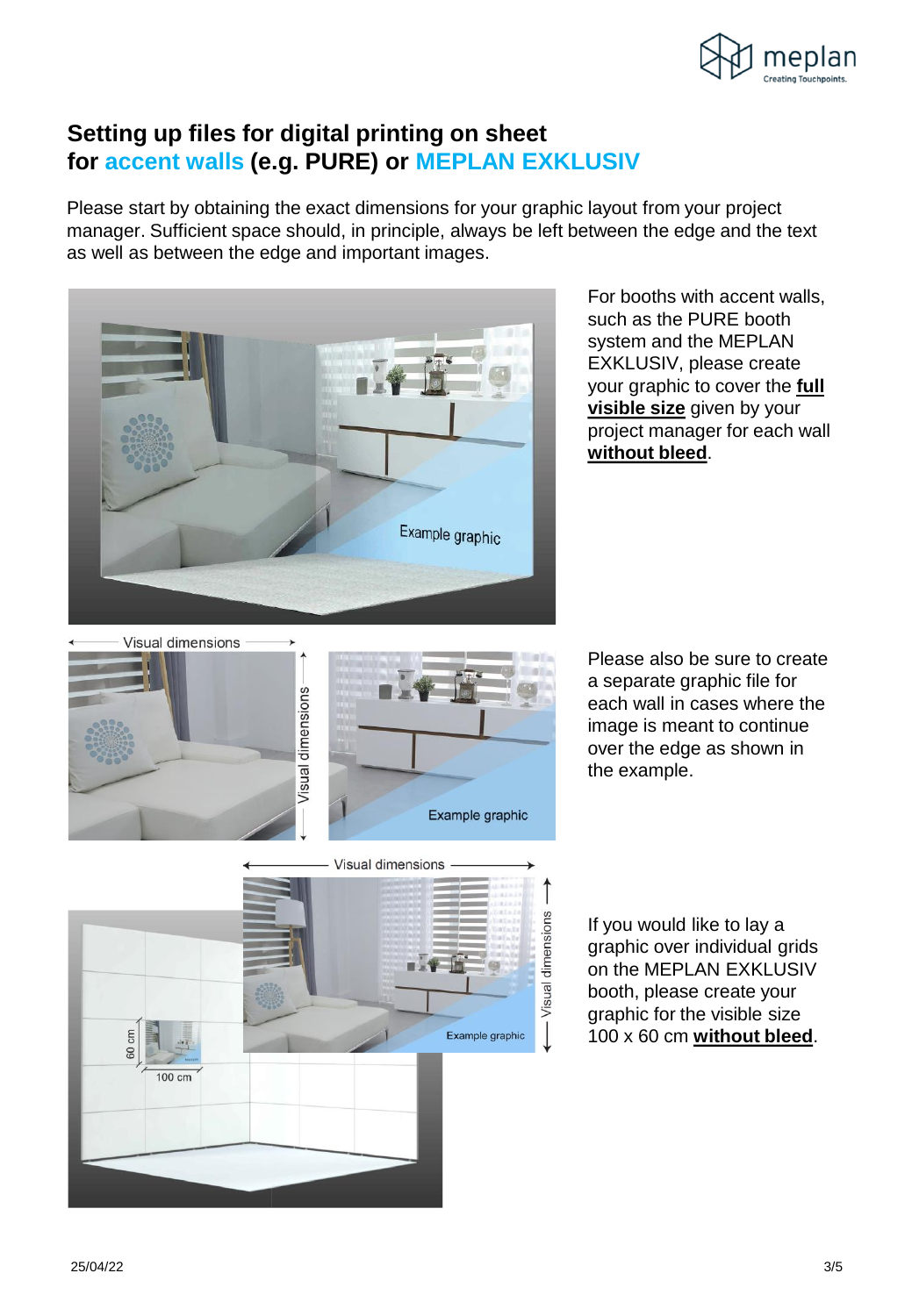

## **Setting up files for digital printing on textile with hemstitching or eyelets**

Please start by obtaining the exact dimensions for your graphic layout from your project manager.

In order to prepare an order with hemstitching or eyelets, we will need your print files to be set up for the **visible size** given by your project manager **without bleed**. Please be sure to arrange your text and important parts of images so they are spaced far enough away from the edge.

### DIGITAL PRINTING ON TEXTILE WITH EYELETS



### DIGITAL PRINTING ON TEXTILE WITH HEMSTITCHING